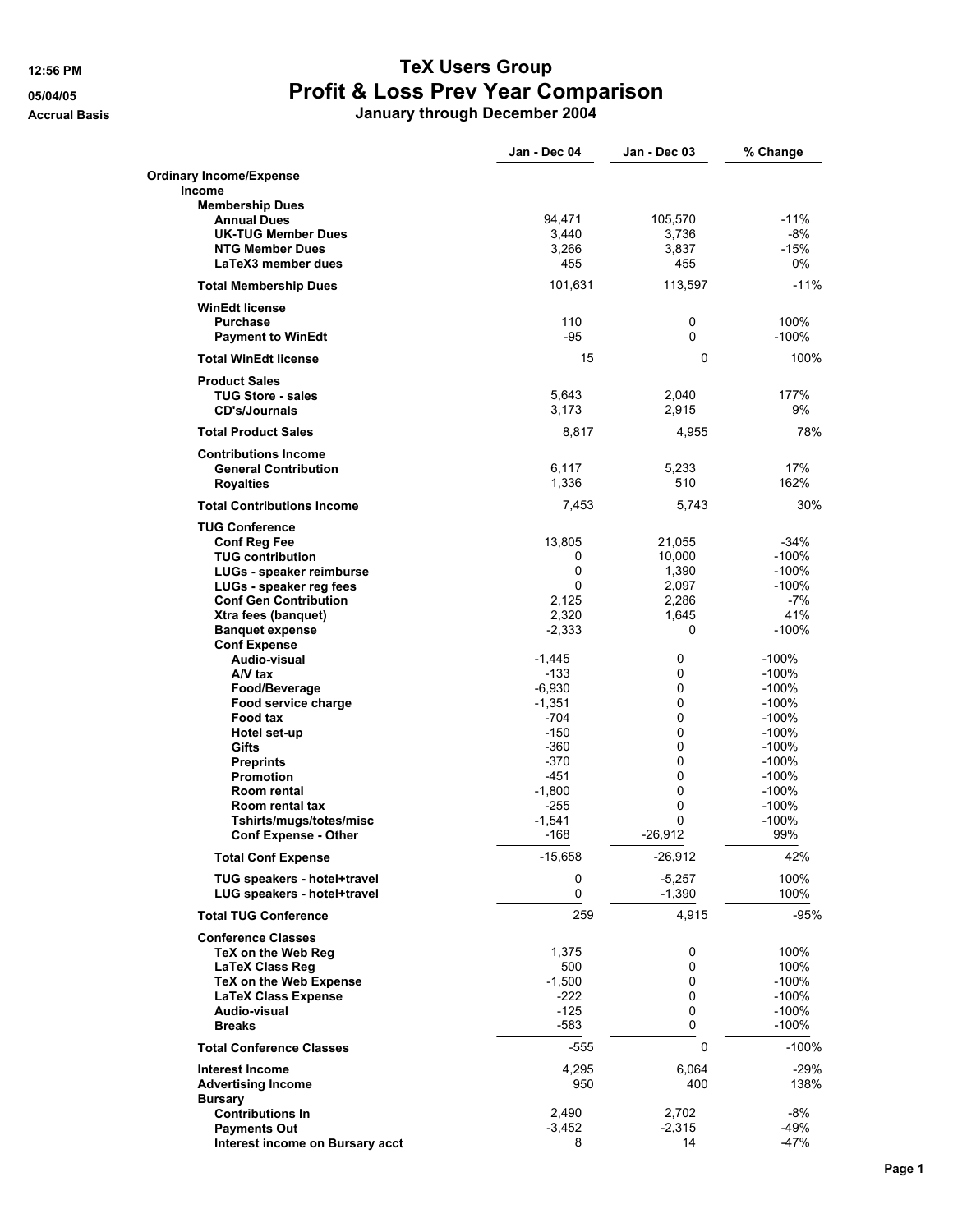## **12:56 PM TeX Users Group 05/04/05 Profit & Loss Prev Year Comparison Accrual Basis January through December 2004**

|                                                   | Jan - Dec 04  | Jan - Dec 03  | % Change    |
|---------------------------------------------------|---------------|---------------|-------------|
| Service chgs on Bursary acct                      | -55           | -20           | -175%       |
| <b>Total Bursary</b>                              | $-1,009$      | 381           | -365%       |
| <b>TeX Development Fund</b>                       |               |               |             |
| <b>Contributions In</b>                           | 6,125         | 8,683         | $-30%$      |
| <b>Payments Out</b>                               | $-5,500$      | $-5,250$      | -5%         |
| <b>Total TeX Development Fund</b>                 | 625           | 3,433         | $-82%$      |
| LaTeX 3<br><b>Contributions In</b>                |               |               |             |
| <b>Payments Out</b>                               | 1,604<br>-455 | 641<br>$-875$ | 150%<br>48% |
| <b>Total LaTeX 3</b>                              | 1,149         | $-234$        | 591%        |
| <b>Miscellaneous Income</b>                       | 0             | 0             | $-100%$     |
| <b>Total Income</b>                               | 123,630       | 139,255       | $-11%$      |
| <b>Cost of Goods Sold</b>                         |               |               |             |
| <b>TUGboat Prod/Mailing</b>                       | 26,242        | 22,500        | 17%         |
| <b>Software Production/Mailing</b>                | 8,962         | 10,207        | -12%        |
| <b>Postage/Delivery - Members</b>                 | 4,509         | 3,684         | 22%         |
| <b>TUG Store - shipping</b>                       | 573           | 299           | 92%         |
| Conf Expense, office + overhead                   | 1,115         | 3,698         | -70%        |
| <b>Member Renewal</b>                             | 602           | 469           | 28%         |
| <b>Copy/Printing for members</b>                  | 389           | 67            | 486%        |
| <b>Total COGS</b>                                 | 42,393        | 40,924        | 4%          |
| Gross Profit                                      | 81,237        | 98,331        | -17%        |
| <b>Expense</b>                                    |               |               |             |
| <b>Contributions made by TUG</b>                  |               |               |             |
| <b>Apple Membership</b>                           | 700           | 0             | 100%        |
| <b>Bursary</b>                                    | 2,000         | 2,000         | 0%          |
| <b>EuroTeX</b>                                    | 0             | 2,000         | $-100%$     |
| <b>MiKTeX donation</b>                            | 145           | 0             | 100%        |
| <b>TeX Development Fund</b>                       | 5,000         | 5,000         | 0%          |
| <b>TUG/NTG/DANTE</b>                              | 404           | 0             | 100%        |
| <b>TUG Conference</b>                             | 0             | 10,000        | $-100%$     |
| <b>Other donation</b>                             | 200           | 0             | 100%        |
| Workshop in Pune, India                           | 0             | 2,100         | $-100%$     |
| <b>Total Contributions made by TUG</b>            | 8,449         | 21,100        | $-60%$      |
| <b>Office Overhead</b><br><b>Corporation fees</b> | 30            | 55            | -46%        |
| <b>Dues and Subscriptions</b>                     | 0             | 45            | $-100%$     |
| <b>Equipment</b>                                  |               |               |             |
| Office                                            | 0             | 466           | $-100%$     |
| Computer                                          | 1,141         | 198           | 476%        |
| <b>Total Equipment</b>                            | 1,141         | 665           | 72%         |
| Insurance                                         |               |               |             |
| <b>Liability Insurance</b>                        | 505           | 500           | 1%          |
| <b>Workers Compensation</b>                       | 456           | 467           | $-3%$       |
| <b>Total Insurance</b>                            | 961           | 967           | $-1\%$      |
| <b>License and Permits</b>                        | 50            | 0             | 100%        |
| <b>Printing and Reproduction - Ofc</b>            | 60            | 0             | 100%        |
| <b>Postage and Delivery</b>                       | 135           | 333           | -59%        |
| Rent                                              | 3,796         | 3,716         | 2%          |
| <b>Supplies</b>                                   |               |               |             |
| Office                                            | 369           | 865           | $-57%$      |
| Computer                                          | 694           | 625           | 11%         |
| <b>Total Supplies</b>                             | 1,063         | 1,491         | $-29%$      |
| <b>Telephone</b>                                  | 1,718         | 2,047         | $-16%$      |
| <b>Total Office Overhead</b>                      | 8,955         | 9,318         | -4%         |
| <b>Payroll Exp</b>                                |               |               |             |